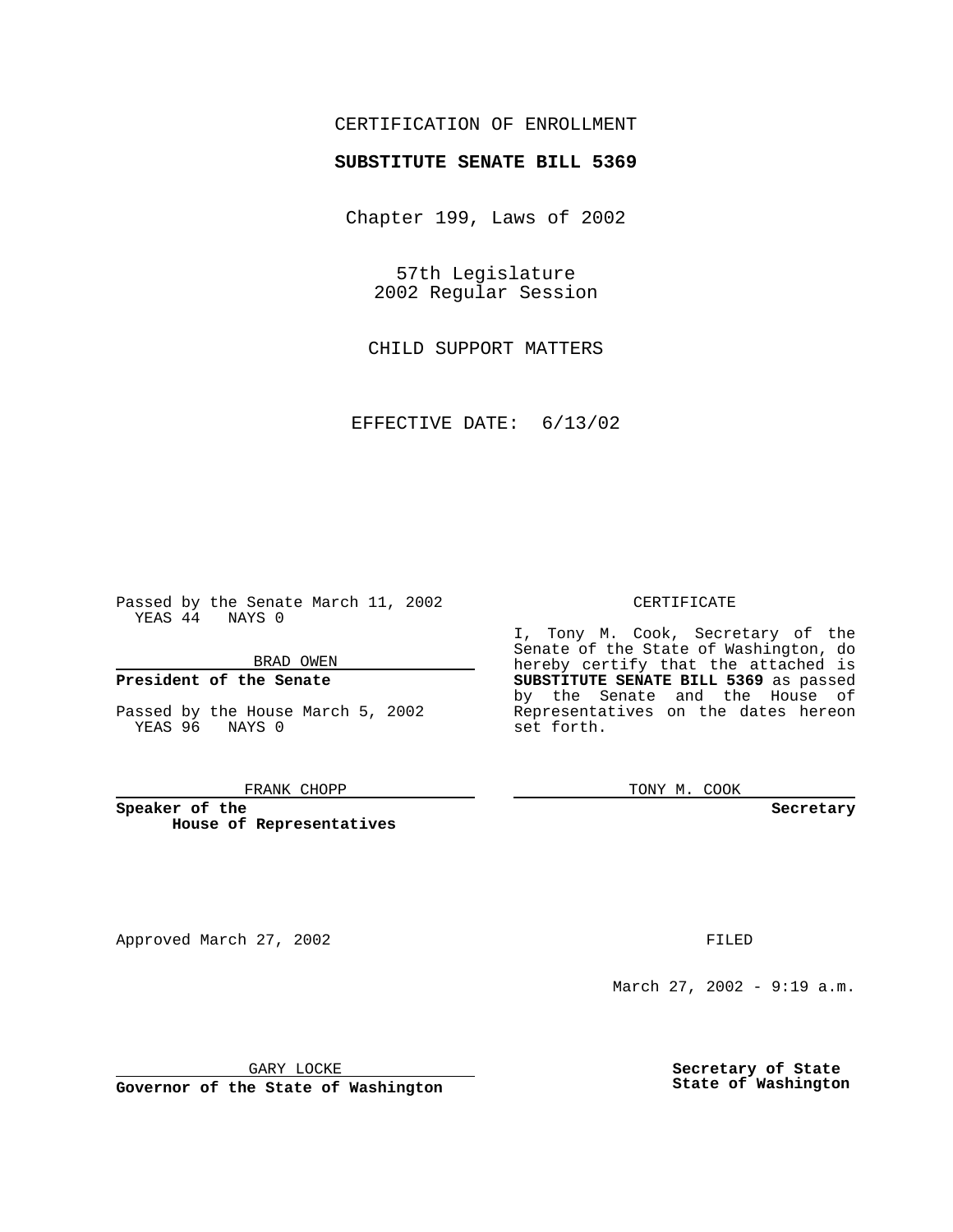# **SUBSTITUTE SENATE BILL 5369** \_\_\_\_\_\_\_\_\_\_\_\_\_\_\_\_\_\_\_\_\_\_\_\_\_\_\_\_\_\_\_\_\_\_\_\_\_\_\_\_\_\_\_\_\_\_\_

\_\_\_\_\_\_\_\_\_\_\_\_\_\_\_\_\_\_\_\_\_\_\_\_\_\_\_\_\_\_\_\_\_\_\_\_\_\_\_\_\_\_\_\_\_\_\_

AS AMENDED BY THE HOUSE

Passed Legislature - 2002 Regular Session

### **State of Washington 57th Legislature 2001 Regular Session**

**By** Senate Committee on Judiciary (originally sponsored by Senators Kline, Long and Costa; by request of Department of Social and Health Services)

READ FIRST TIME 02/07/01.

1 AN ACT Relating to jurisdiction in child support matters; amending 2 RCW 26.09.170, 26.09.175, 26.23.130, 74.20.065, 74.20A.055, 74.20A.056, 3 and 74.20A.080; and repealing RCW 74.20A.058.

4 BE IT ENACTED BY THE LEGISLATURE OF THE STATE OF WASHINGTON:

5 **Sec. 1.** RCW 26.09.170 and 1997 c 58 s 910 are each amended to read 6 as follows:

 (1) Except as otherwise provided in subsection (7) of RCW 26.09.070, the provisions of any decree respecting maintenance or support may be modified: (a) Only as to installments accruing subsequent to the petition for modification or motion for adjustment except motions to compel court-ordered adjustments, which shall be effective as of the first date specified in the decree for implementing the adjustment; and, (b) except as otherwise provided in subsections 14 ( $(\frac{4}{1}, \frac{5}{1}, \frac{8}{1}, \text{ and } \frac{9}{1})$ ) (5), (6), (9), and (10) of this section, only upon a showing of a substantial change of circumstances. The provisions as to property disposition may not be revoked or modified, unless the court finds the existence of conditions that justify the reopening of a judgment under the laws of this state.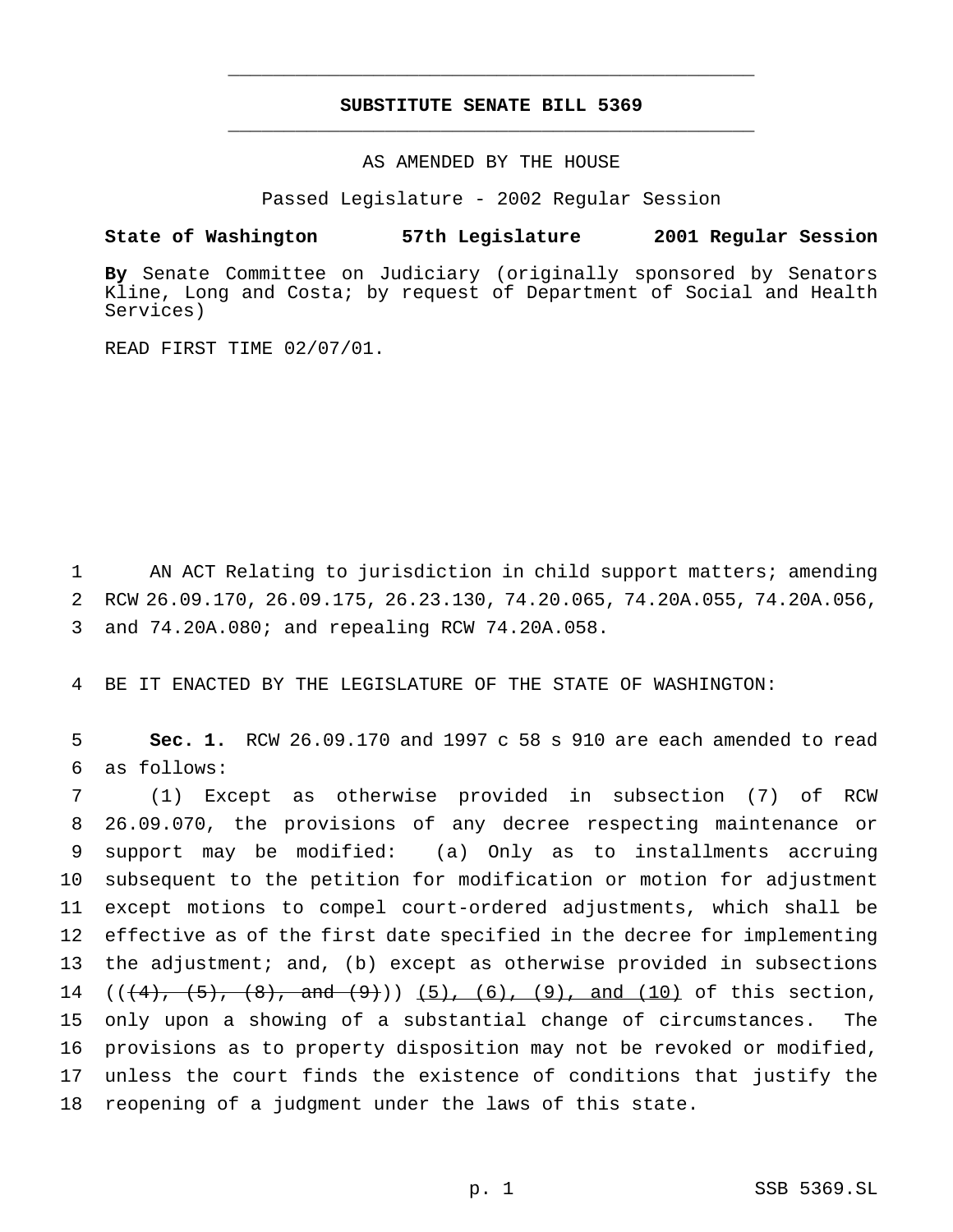(2) Unless otherwise agreed in writing or expressly provided in the decree the obligation to pay future maintenance is terminated upon the death of either party or the remarriage of the party receiving maintenance.

 (3) Unless otherwise agreed in writing or expressly provided in the decree, provisions for the support of a child are terminated by emancipation of the child or by the death of the parent obligated to support the child.

 (4) Unless expressly provided by an order of the superior court or 10 a court of comparable jurisdiction, the support provisions of the order 11 are terminated upon the marriage to each other of parties to a 12 paternity order, or upon remarriage to each other of parties to a decree of dissolution. The remaining provisions of the order, 14 including provisions establishing paternity, remain in effect.

 (5) An order of child support may be modified one year or more after it has been entered without showing a substantial change of circumstances:

 (a) If the order in practice works a severe economic hardship on either party or the child;

 (b) If a party requests an adjustment in an order for child support which was based on guidelines which determined the amount of support according to the child's age, and the child is no longer in the age 23 category on which the current support amount was based;

 (c) If a child is still in high school, upon a finding that there is a need to extend support beyond the eighteenth birthday to complete high school; or

 (d) To add an automatic adjustment of support provision consistent with RCW 26.09.100.

29 ( $(\overline{5})$ ) (6) An order or decree entered prior to June 7, 1984, may be modified without showing a substantial change of circumstances if the requested modification is to:

 (a) Require health insurance coverage for a child named therein; or (b) Modify an existing order for health insurance coverage.

 (( $(6)$ ))  $(7)$  An obligor's voluntary unemployment or voluntary underemployment, by itself, is not a substantial change of circumstances.

37  $((+7))$   $(8)$  The department of social and health services may file an action to modify an order of child support if public assistance money is being paid to or for the benefit of the child and the child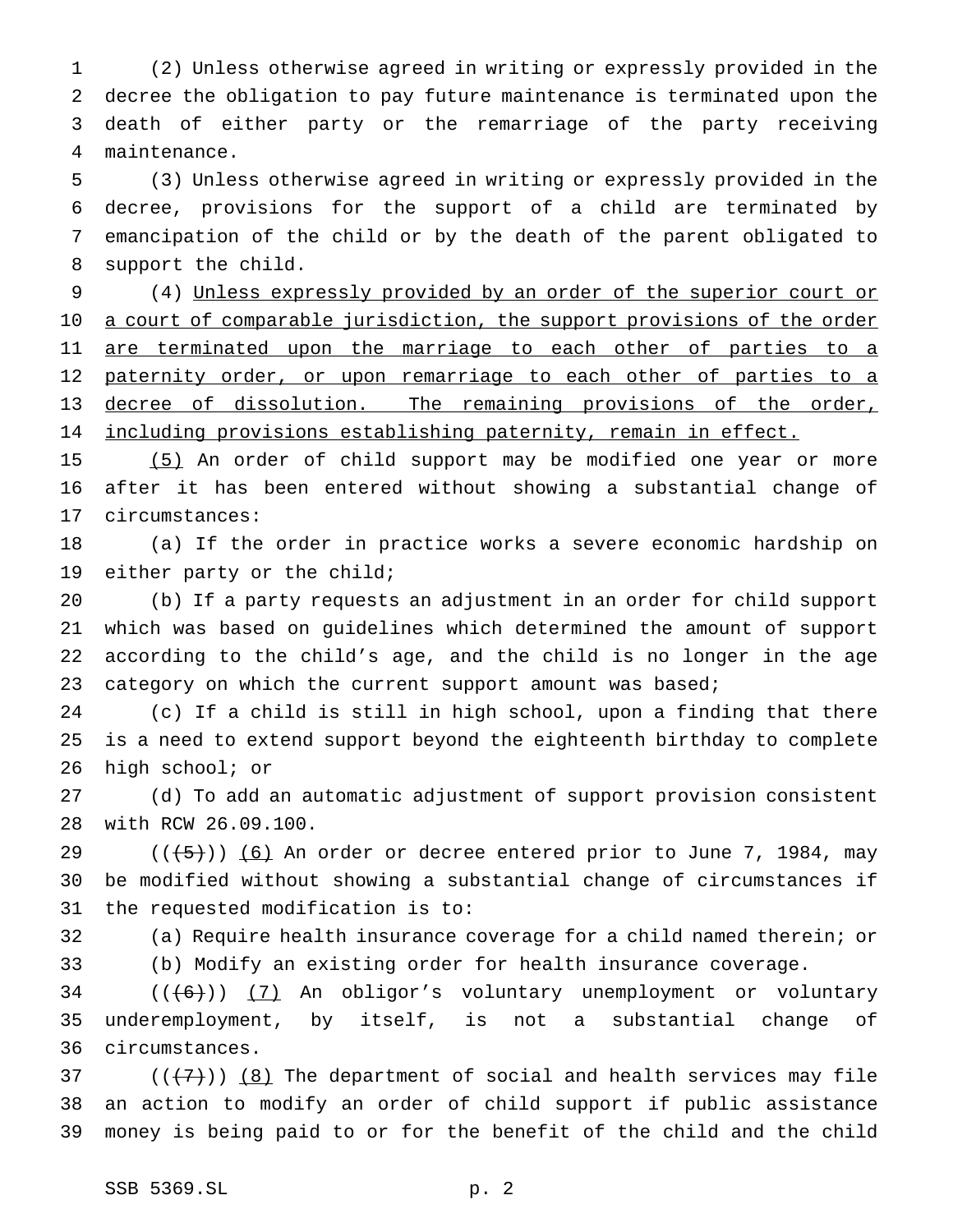support order is twenty-five percent or more below the appropriate child support amount set forth in the standard calculation as defined in RCW 26.19.011 and reasons for the deviation are not set forth in the findings of fact or order. The determination of twenty-five percent or more shall be based on the current income of the parties and the department shall not be required to show a substantial change of circumstances if the reasons for the deviations were not set forth in the findings of fact or order.

 $((+8))$  (9)(a) All child support decrees may be adjusted once every twenty-four months based upon changes in the income of the parents without a showing of substantially changed circumstances. Either party may initiate the adjustment by filing a motion and child support worksheets.

 (b) A party may petition for modification in cases of substantially changed circumstances under subsection (1) of this section at any time. However, if relief is granted under subsection (1) of this section, twenty-four months must pass before a motion for an adjustment under (a) of this subsection may be filed.

19 (c) If, pursuant to (a) of this subsection or subsection  $((+9))$ 20 (10) of this section, the court adjusts or modifies a child support obligation by more than thirty percent and the change would cause significant hardship, the court may implement the change in two equal increments, one at the time of the entry of the order and the second six months from the entry of the order. Twenty-four months must pass following the second change before a motion for an adjustment under (a) of this subsection may be filed.

 (d) A parent who is receiving transfer payments who receives a wage or salary increase may not bring a modification action pursuant to subsection (1) of this section alleging that increase constitutes a substantial change of circumstances.

 (e) The department of social and health services may file an action at any time to modify an order of child support in cases of substantially changed circumstances if public assistance money is being paid to or for the benefit of the child. The determination of the existence of substantially changed circumstances by the department that lead to the filing of an action to modify the order of child support is not binding upon the court.

38  $((+9))$   $(10)$  An order of child support may be adjusted twenty-four months from the date of the entry of the decree or the last adjustment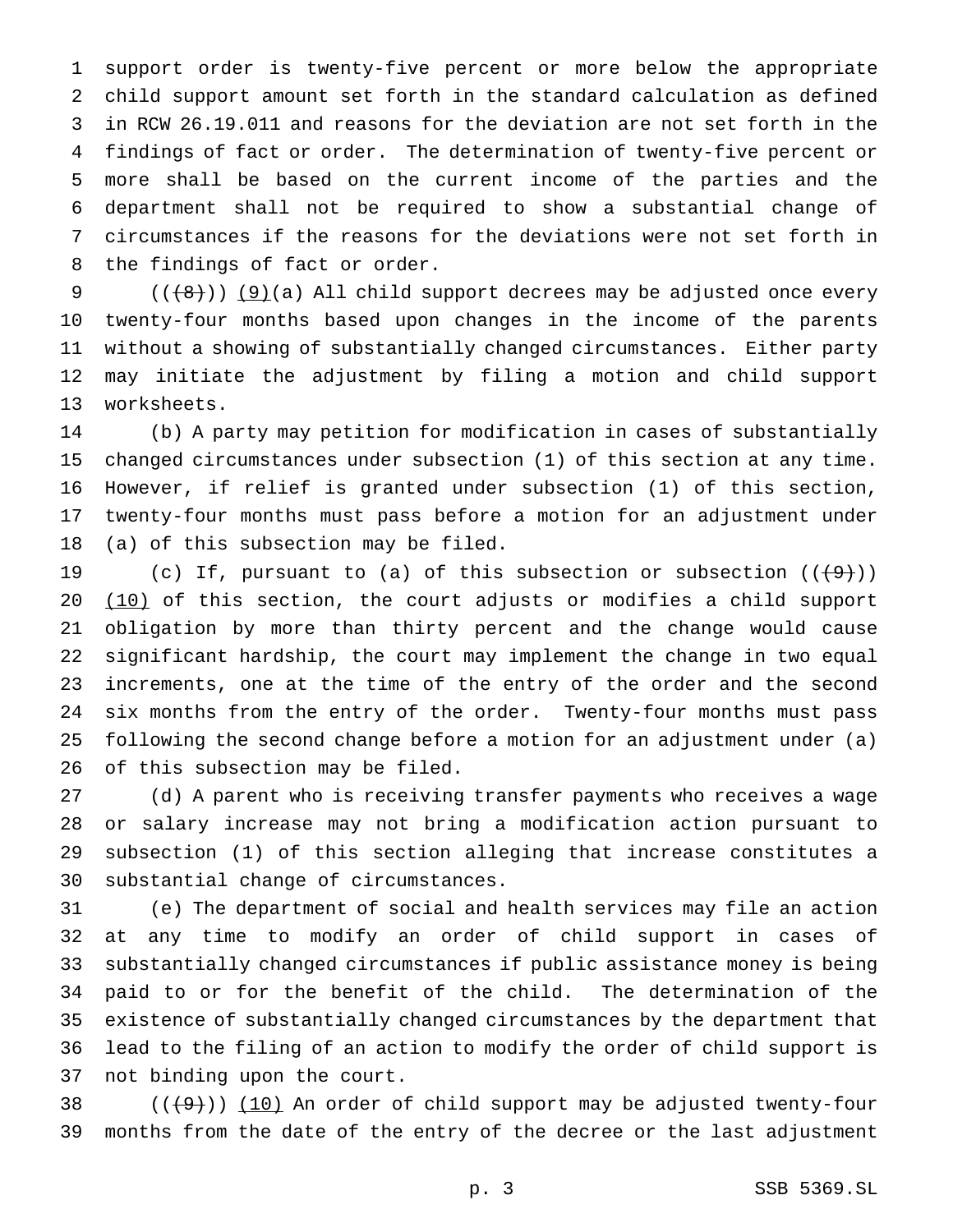or modification, whichever is later, based upon changes in the economic table or standards in chapter 26.19 RCW.

 **Sec. 2.** RCW 26.09.175 and 1992 c 229 s 3 are each amended to read as follows:

 (1) A proceeding for the modification of an order of child support shall commence with the filing of a petition and worksheets. The petition shall be in the form prescribed by the administrator for the courts. There shall be a fee of twenty dollars for the filing of a petition for modification of dissolution.

 (2) The petitioner shall serve upon the other party the summons, a copy of the petition, and the worksheets in the form prescribed by the administrator for the courts. If the modification proceeding is the first action filed in this state, service shall be made by personal service. If the decree to be modified was entered in this state, service shall be by personal service or by any form of mail requiring a return receipt. If the support obligation has been assigned to the state pursuant to RCW 74.20.330 or the state has a subrogated interest under RCW 74.20A.030, the summons, petition, and worksheets shall also 19 be served on the attorney general; except that notice shall be given to 20 the office of the prosecuting attorney for the county in which the 21 action is filed in lieu of the office of the attorney general in those 22 counties and in the types of cases as designated by the office of the 23 attorney general by letter sent to the presiding superior court judge 24 of that county. Proof of service shall be filed with the court.

 (3) The responding party's answer and worksheets shall be served and the answer filed within twenty days after service of the petition or sixty days if served out of state. The responding party's failure to file an answer within the time required shall result in entry of a default judgment for the petitioner.

 (4) At any time after responsive pleadings are filed, either party may schedule the matter for hearing.

 (5) Unless both parties stipulate to arbitration or the presiding judge authorizes oral testimony pursuant to subsection (6) of this section, a petition for modification of an order of child support shall be heard by the court on affidavits, the petition, answer, and worksheets only.

 (6) A party seeking authority to present oral testimony on the petition to modify a support order shall file an appropriate motion not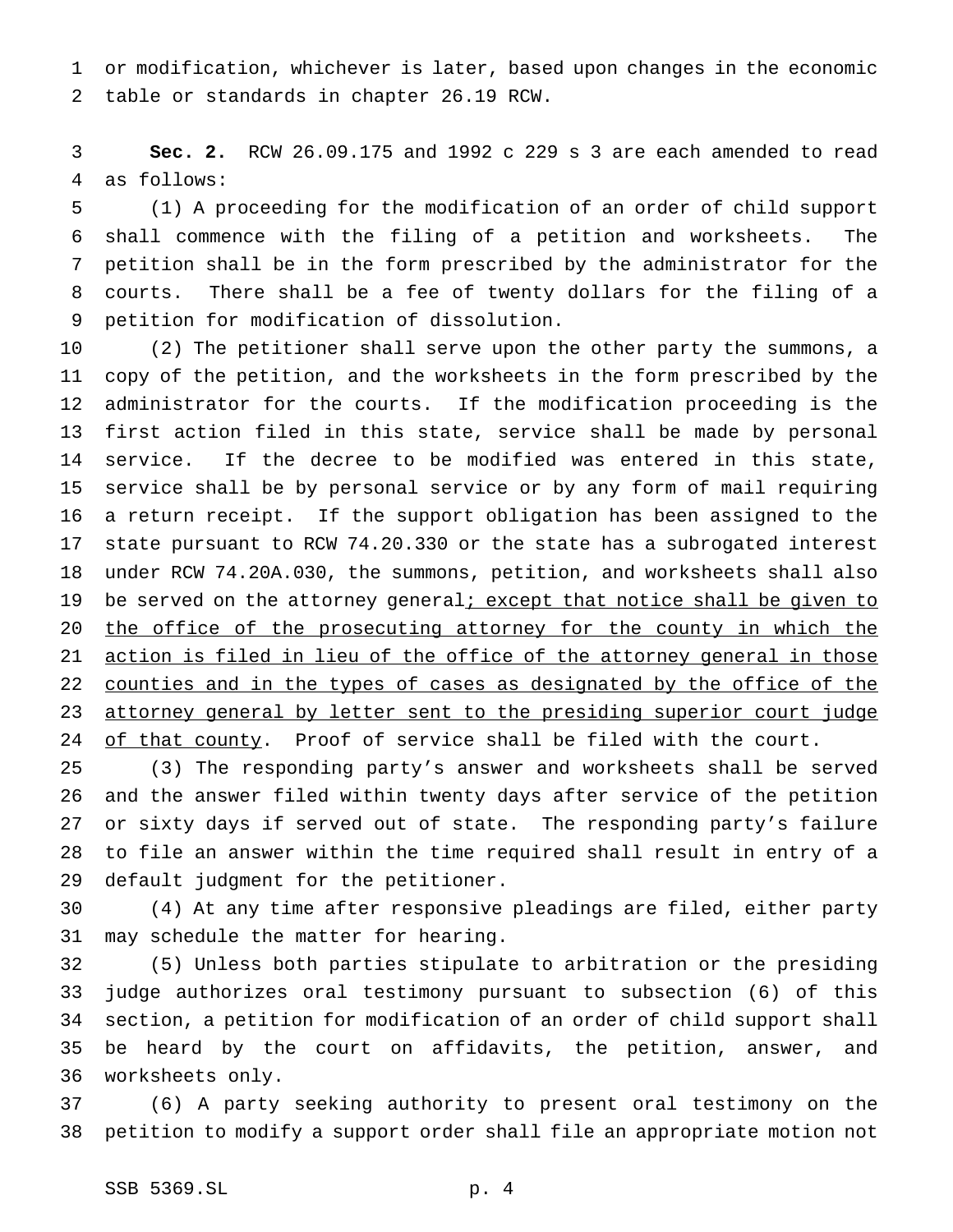later than ten days after the time of notice of hearing. Affidavits and exhibits setting forth the reasons oral testimony is necessary to a just adjudication of the issues shall accompany the petition. The affidavits and exhibits must demonstrate the extraordinary features of the case. Factors which may be considered include, but are not limited to: (a) Substantial questions of credibility on a major issue; (b) insufficient or inconsistent discovery materials not correctable by further discovery; or (c) particularly complex circumstances requiring expert testimony.

 **Sec. 3.** RCW 26.23.130 and 1991 c 367 s 43 are each amended to read as follows:

 The department shall be given twenty calendar days prior notice of the entry of any final order and five days prior notice of the entry of any temporary order in any proceeding involving child support or maintenance if the department has a financial interest based on an assignment of support rights under RCW 74.20.330 or the state has a subrogated interest under RCW 74.20A.030. Service of this notice upon the department shall be by personal service on, or mailing by any form of mail requiring a return receipt to, the office of the attorney 20 general; except that notice shall be given to the office of the prosecuting attorney for the county in which the action is filed in lieu of the office of the attorney general in those counties and in the 23 types of cases as designated by the office of the attorney general by 24 letter sent to the presiding superior court judge of that county. The department shall not be entitled to terms for a party's failure to serve the department within the time requirements for this section, unless the department proves that the party knew that the department had an assignment of support rights or a subrogated interest and that the failure to serve the department was intentional.

 **Sec. 4.** RCW 74.20.065 and 1983 1st ex.s. c 41 s 31 are each amended to read as follows:

 If the legal custodian has been wrongfully deprived of physical custody, the department is authorized to excuse the custodian from support payments for a child or children receiving or on whose behalf 35 public assistance was provided under chapter 74.12 RCW, or for a child or children on behalf of whom the department is providing nonassistance support enforcement services.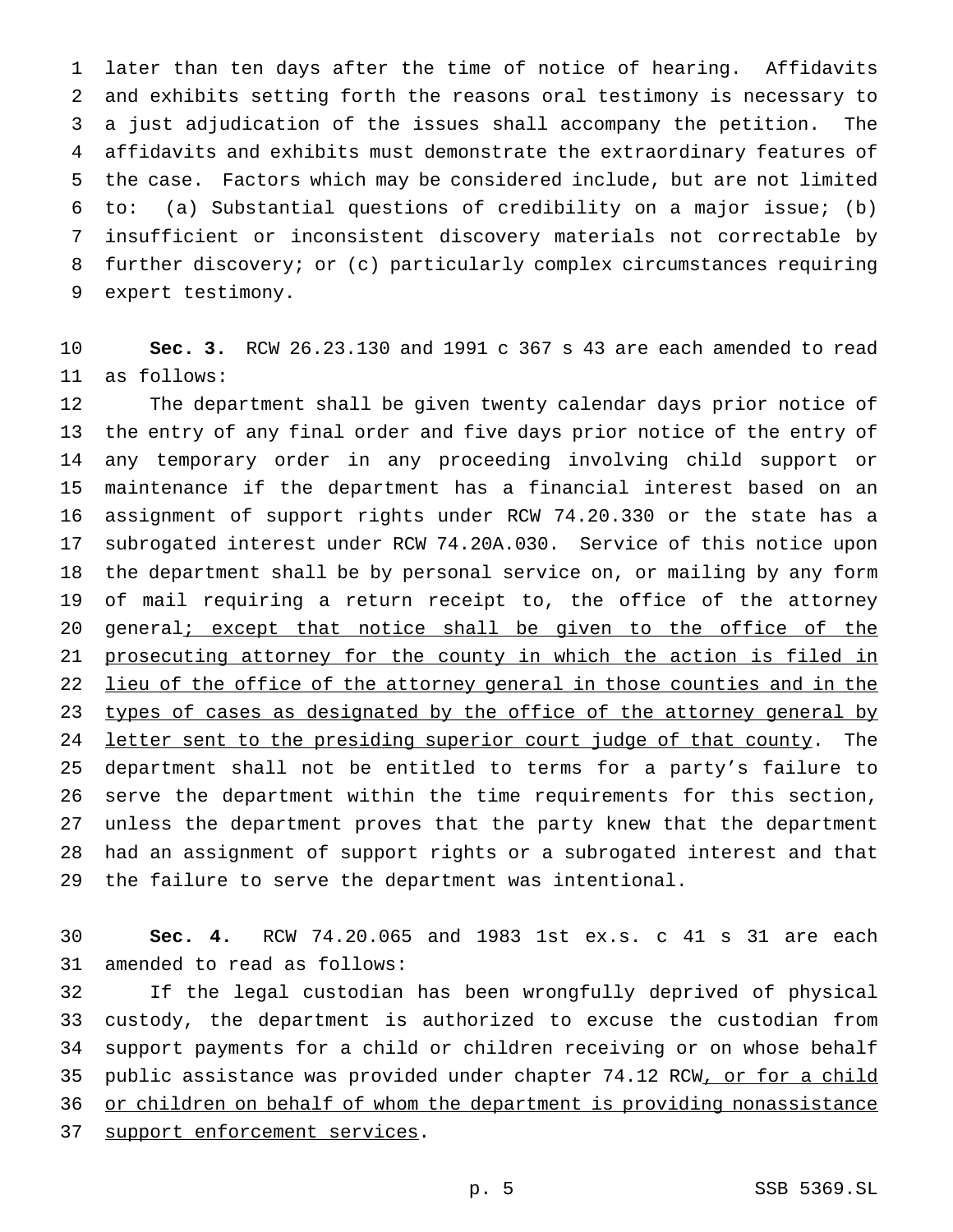**Sec. 5.** RCW 74.20A.055 and 1997 c 58 s 940 are each amended to read as follows:

3 (1) The secretary may, ((<del>in the absence of a superior court</del>)) if 4 there is no order( $(\tau)$ ) that establishes the responsible parent's support obligation or specifically relieves the responsible parent of a support obligation or pursuant to an establishment of paternity under 7 chapter 26.26 RCW, serve on the responsible parent or parents and custodial parent a notice and finding of financial responsibility 9 requiring ((a responsible parent or)) the parents to appear and show cause in an adjudicative proceeding why the finding of responsibility and/or the amount thereof is incorrect, should not be finally ordered, but should be rescinded or modified. This notice and finding shall relate to the support debt accrued and/or accruing under this chapter and/or RCW 26.16.205, including periodic payments to be made in the future. The hearing shall be held pursuant to this section, chapter 34.05 RCW, the Administrative Procedure Act, and the rules of the department. A custodian who has physical custody of a child has the 18 same rights that a custodial parent has under this section.

 (2) The notice and finding of financial responsibility shall be served in the same manner prescribed for the service of a summons in a civil action or may be served on the responsible parent by certified mail, return receipt requested. The receipt shall be prima facie evidence of service. The notice shall be served upon the debtor within sixty days from the date the state assumes responsibility for the support of the dependent child or children on whose behalf support is sought. If the notice is not served within sixty days from such date, the department shall lose the right to reimbursement of payments made after the sixty-day period and before the date of notification: PROVIDED, That if the department exercises reasonable efforts to locate the debtor and is unable to do so the entire sixty-day period is tolled 31 until such time as the debtor can be located. The notice may be served upon the custodial parent who is the nonassistance applicant or public 33 assistance recipient by first class mail to the last known address. If 34 the custodial parent is not the nonassistance applicant or public assistance recipient, service shall be in the same manner as for the 36 responsible parent.

 (3) The notice and finding of financial responsibility shall set forth the amount the department has determined the responsible parent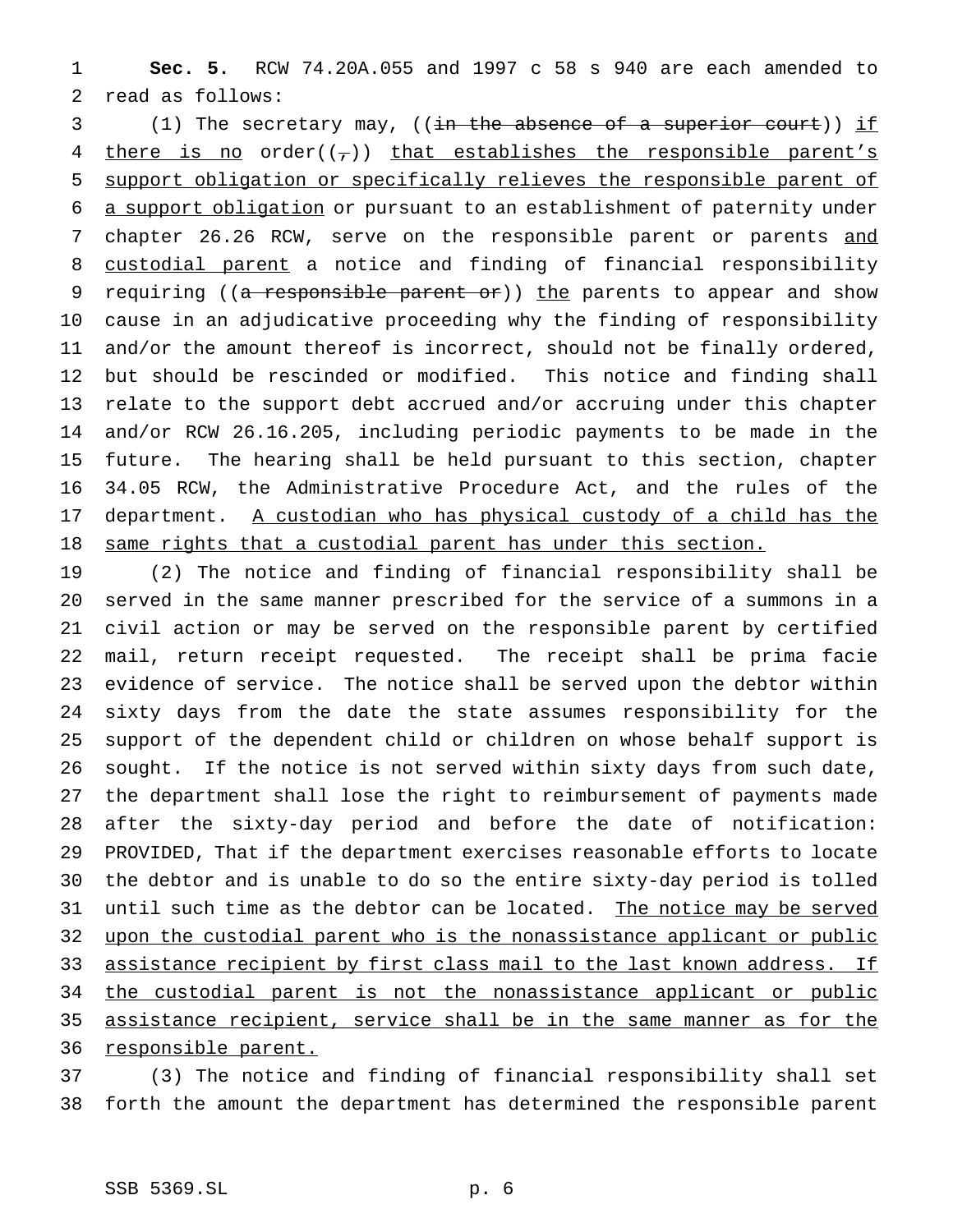owes, the support debt accrued and/or accruing, and periodic payments to be made in the future. The notice and finding shall also include: (a) A statement of the name of the ((recipient or custodian)) 4 custodial parent and the name of the child or children for whom support is sought;

 (b) A statement of the amount of periodic future support payments as to which financial responsibility is alleged;

8 (c) A statement that the responsible parent or custodial parent may object to all or any part of the notice and finding, and file an 10 application for an adjudicative proceeding to show cause why ((said 11 responsible parent should not be determined to be liable for any or all 12 of the debt, past and future)) the terms set forth in the notice should not be ordered;

14 (d) A statement that, if neither the responsible parent ((fails)) 15 nor the custodial parent files in a timely fashion ((to file)) an application for an adjudicative proceeding, the support debt and payments stated in the notice and finding, including periodic support payments in the future, shall be assessed and determined and ordered by the department and that this debt and amounts due under the notice shall be subject to collection action;

 (e) A statement that the property of the debtor, without further advance notice or hearing, will be subject to lien and foreclosure, distraint, seizure and sale, order to withhold and deliver, notice of payroll deduction or other collection action to satisfy the debt and enforce the support obligation established under the notice.

26 (4) A responsible parent or custodial parent who objects to the notice and finding of financial responsibility may file an application for an adjudicative proceeding within twenty days of the date of service of the notice or thereafter as provided under this subsection. ((An adjudicative proceeding shall be held in the county of residence 31 or other place convenient to the responsible parent.))

 (a) If the responsible parent or custodial parent files the 33 application within twenty days, the ((d<del>epartment</del>)) <u>office of</u> administrative hearings shall schedule an adjudicative proceeding to 35 hear the parent's or parents' objection and determine the ((parents')) support obligation for the entire period covered by the notice and finding of financial responsibility. The filing of the application stays collection action pending the entry of a final administrative order;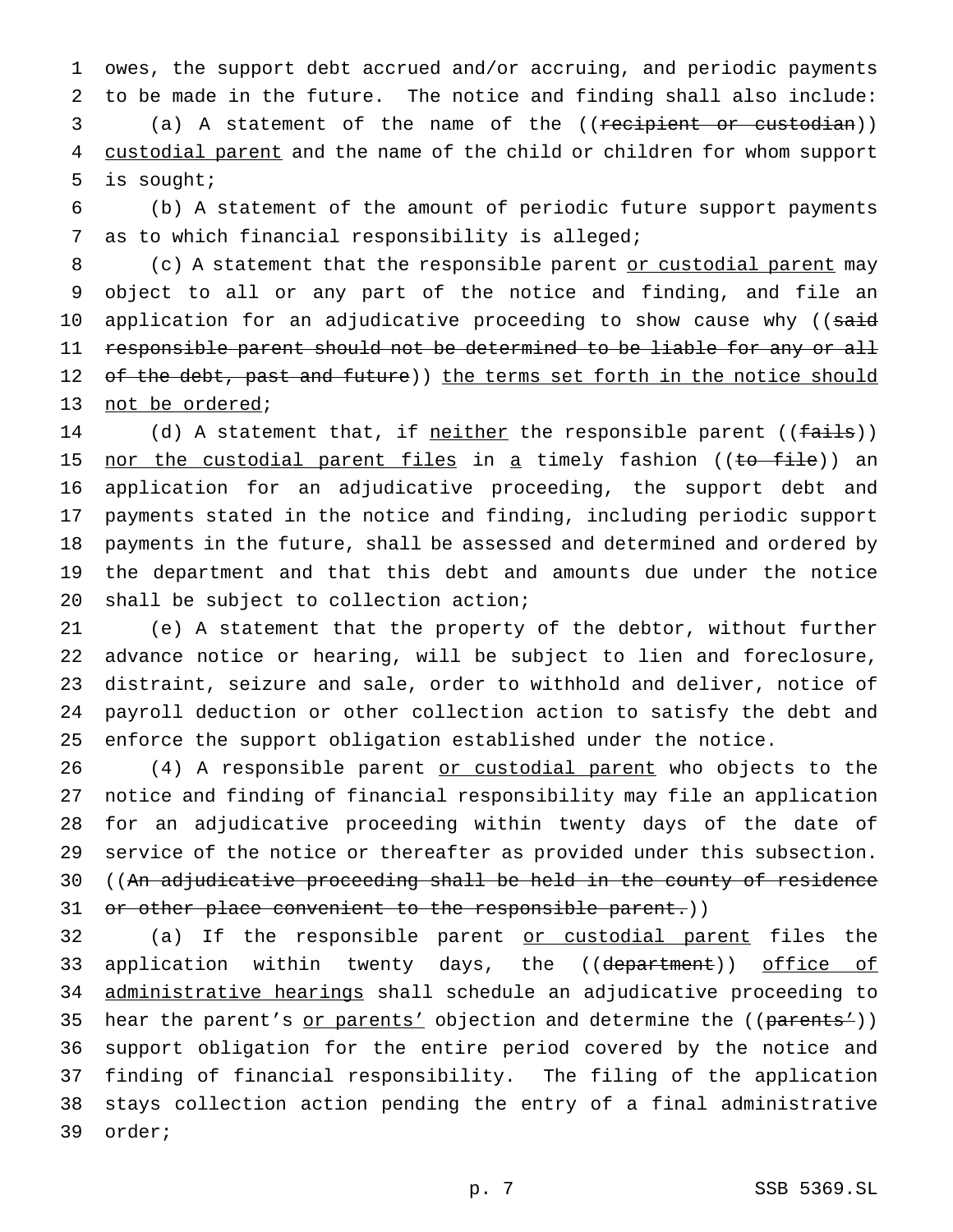1 (b) If both the responsible parent ((fails)) and the custodial parent fail to file an application within twenty days, the notice and finding shall become a final administrative order. The amounts for current and future support and the support debt stated in the notice are final and subject to collection, except as provided under (c) and (d) of this subsection;

 (c) If the responsible parent or custodial parent files the application more than twenty days after, but within one year of the 9 date of service, the ((department)) office of administrative hearings 10 shall schedule an adjudicative proceeding to hear the parent's or 11 parents' objection and determine the ((parent's)) support obligation for the entire period covered by the notice and finding of financial responsibility. The filing of the application does not stay further collection action, pending the entry of a final administrative order, and does not affect any prior collection action;

16 (d) If the responsible parent or custodial parent files the application more than one year after the date of service, the 18 ((department)) office of administrative hearings shall schedule an 19 adjudicative proceeding at which the ((responsible)) parent who requested the late hearing must show good cause for failure to file a timely application. The filing of the application does not stay future collection action and does not affect prior collection action:

 (i) If the presiding officer finds that good cause exists, the presiding officer shall proceed to hear the parent's objection to the 25 notice and determine the ((parent's)) support obligation;

 (ii) If the presiding officer finds that good cause does not exist, the presiding officer shall treat the application as a petition for prospective modification of the amount for current and future support established under the notice and finding. In the modification proceeding, the presiding officer shall set current and future support 31 under chapter 26.19 RCW. The ((responsible)) petitioning parent need show neither good cause nor a substantial change of circumstances to justify modification of current and future support;

 (e) If the responsible parent's support obligation was based upon imputed median net income, the grant standard, or the family need standard, the division of child support may file an application for 37 adjudicative proceeding more than twenty days after the date of service of the notice. The office of administrative hearings shall schedule an adjudicative proceeding and provide notice of the hearing to the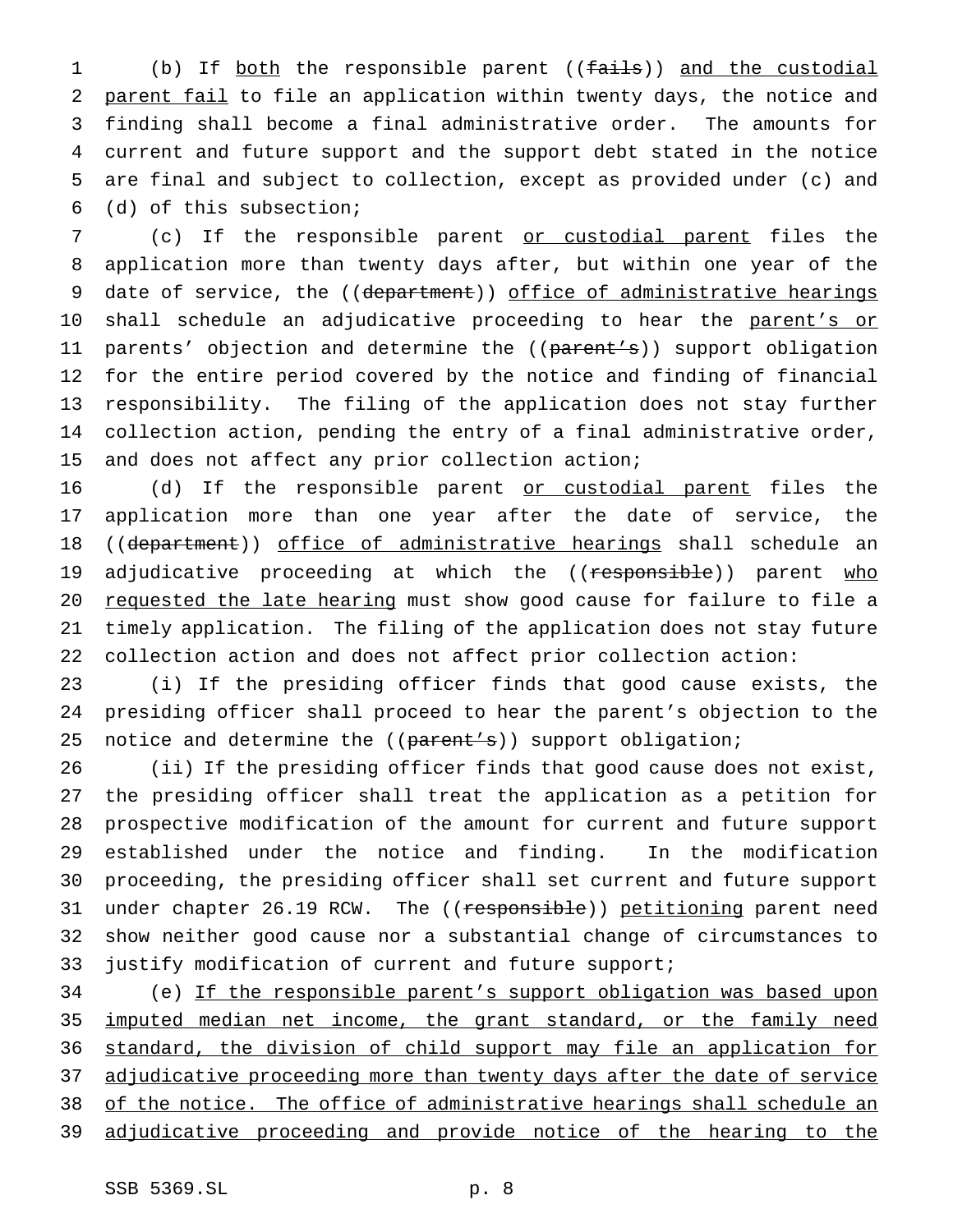1 responsible parent and the custodial parent. The presiding officer shall determine the support obligation for the entire period covered by 3 the notice, based upon credible evidence presented by the division of 4 child support, the responsible parent, or the custodial parent, or may determine that the support obligation set forth in the notice is correct. The division of child support demonstrates good cause by showing that the responsible parent's support obligation was based upon 8 imputed median net income, the grant standard, or the family need standard. The filing of the application by the division of child 10 support does not stay further collection action, pending the entry of 11 a final administrative order, and does not affect any prior collection action.

 (f) The department shall retain and/or shall not refund support money collected more than twenty days after the date of service of the notice. Money withheld as the result of collection action shall be delivered to the department. The department shall distribute such money, as provided in published rules.

 (5) If an application for an adjudicative proceeding is filed, the presiding or reviewing officer shall determine the past liability and responsibility, if any, of the alleged responsible parent and shall also determine the amount of periodic payments to be made in the future, which amount is not limited by the amount of any public assistance payment made to or for the benefit of the child. If deviating from the child support schedule in making these determinations, the presiding or reviewing officer shall apply the standards contained in the child support schedule and enter written findings of fact supporting the deviation.

28 (6) If either the responsible parent or the custodial parent fails to attend or participate in the hearing or other stage of an adjudicative proceeding, upon a showing of valid service, the presiding officer shall enter an order of default against each party who did not 32 appear and may enter an administrative order declaring the support debt and payment provisions stated in the notice and finding of financial responsibility to be assessed and determined and subject to collection action. The parties who appear may enter an agreed settlement or 36 consent order, which may be different than the terms of the 37 department's notice. Any party who appears may choose to proceed to the hearing, after the conclusion of which the presiding officer or reviewing officer may enter an order that is different than the terms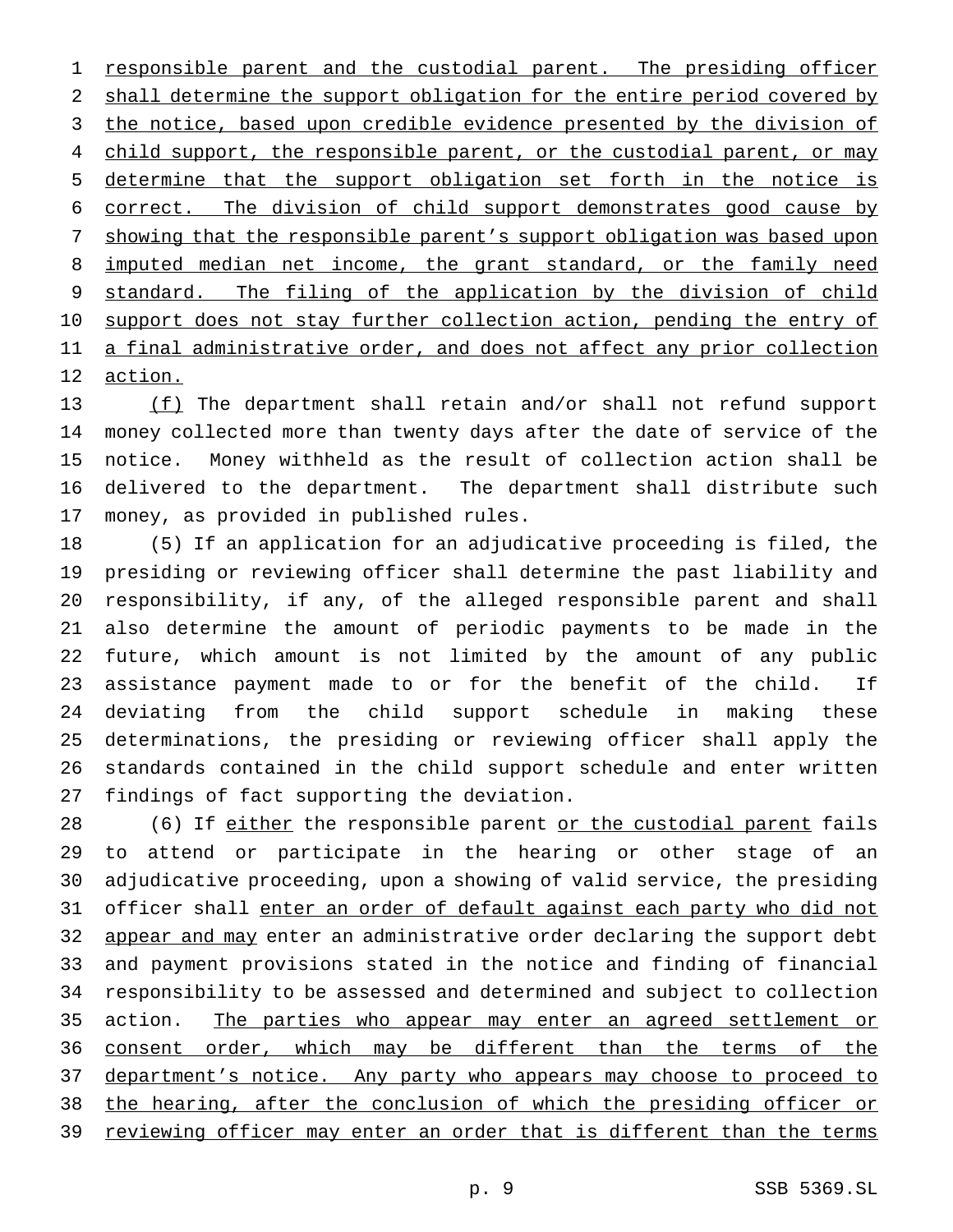stated in the notice, if the obligation is supported by credible evidence presented by any party at the hearing.

 (7) The final administrative order establishing liability and/or future periodic support payments shall be superseded upon entry of a superior court order for support to the extent the superior court order is inconsistent with the administrative order.

 (8) Debts determined pursuant to this section, accrued and not paid, are subject to collection action under this chapter without further necessity of action by a presiding or reviewing officer.

 **Sec. 6.** RCW 74.20A.056 and 1997 c 58 s 941 are each amended to read as follows:

 (1) If an alleged father has signed an affidavit acknowledging paternity which has been filed with the state registrar of vital statistics before July 1, 1997, the division of child support may serve 15 a notice and finding of parental responsibility on him and the 16 custodial parent. Procedures for and responsibility resulting from acknowledgments filed after July 1, 1997, are in subsections (8) and (9) of this section. Service of the notice shall be in the same manner as a summons in a civil action or by certified mail, return receipt 20 requested, on the alleged father. The custodial parent shall be served 21 by first class mail to the last known address. If the custodial parent 22 is not the nonassistance applicant or public assistance recipient, 23 service shall be in the same manner as for the responsible parent. The notice shall have attached to it a copy of the affidavit or certification of birth record information advising of the existence of a filed affidavit, provided by the state registrar of vital statistics, and shall state that:

28 (a) The alleged father or custodial parent may file an application 29 for an adjudicative proceeding at which ((he)) they both will be required to appear and show cause why the amount stated in the finding of financial responsibility as to support is incorrect and should not be ordered;

 (b) An alleged father or mother, if she is also the custodial 34 parent, may request that a blood or genetic test be administered to determine whether such test would exclude him from being a natural parent and, if not excluded, may subsequently request that the division of child support initiate an action in superior court to determine the existence of the parent-child relationship; and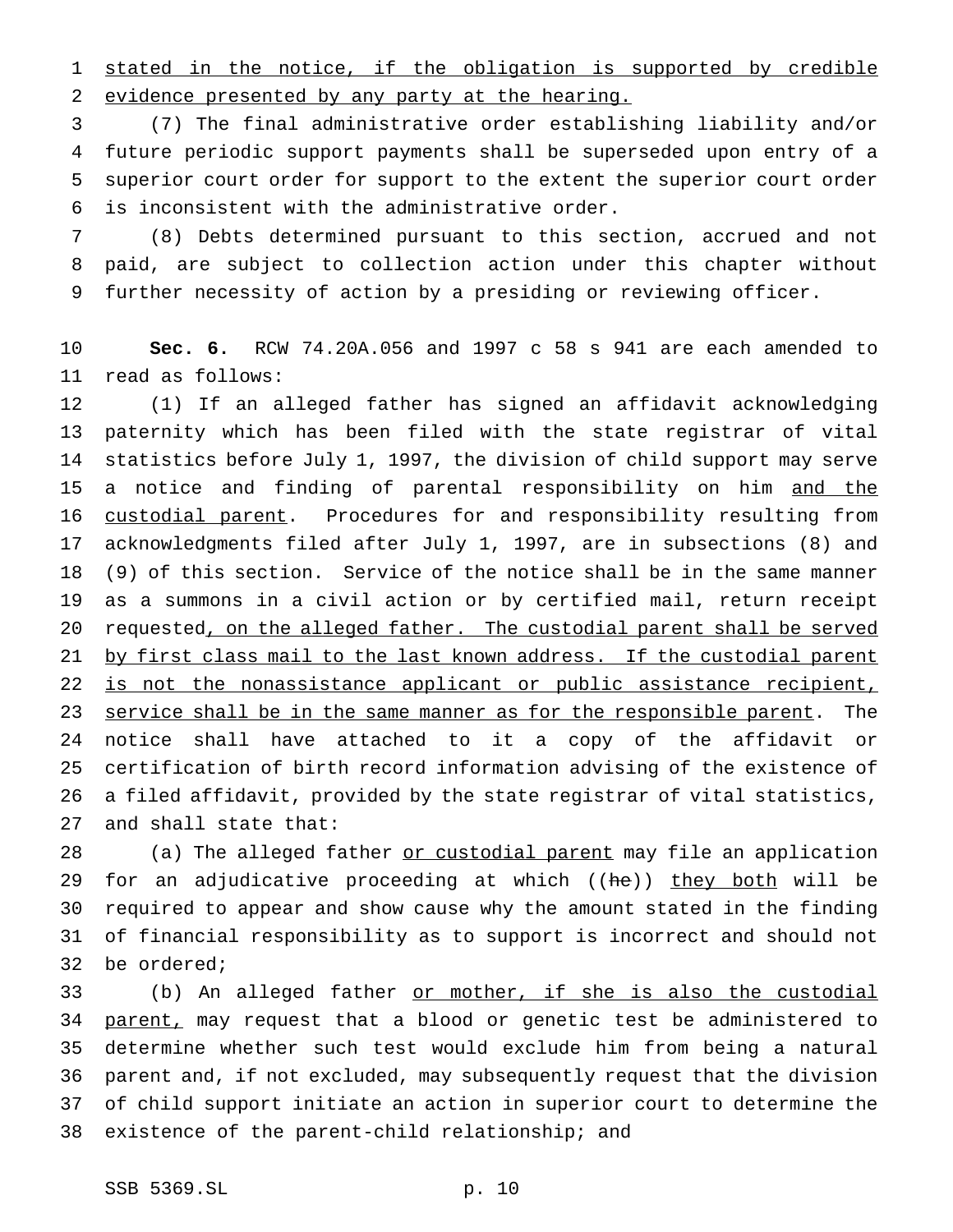1 (c) If neither the alleged father ((does not request)) nor the custodial parent requests that a blood or genetic test be administered or file an application for an adjudicative proceeding, the amount of support stated in the notice and finding of parental responsibility shall become final, subject only to a subsequent determination under RCW 26.26.060 that the parent-child relationship does not exist.

7 (2) An alleged father or custodial parent who objects to the amount of support requested in the notice may file an application for an adjudicative proceeding up to twenty days after the date the notice was served. An application for an adjudicative proceeding may be filed within one year of service of the notice and finding of parental responsibility without the necessity for a showing of good cause or upon a showing of good cause thereafter. An adjudicative proceeding under this section shall be pursuant to RCW 74.20A.055. The only issues shall be the amount of the accrued debt, the amount of the current and future support obligation, and the reimbursement of the 17 costs of blood or genetic tests if advanced by the department.  $\underline{A}$  custodian who is not the parent of a child and who has physical custody 19 of a child has the same notice and hearing rights that a custodial parent has under this section.

 (3) If the application for an adjudicative proceeding is filed within twenty days of service of the notice, collection action shall be stayed pending a final decision by the department. If no application is filed within twenty days:

 (a) The amounts in the notice shall become final and the debt created therein shall be subject to collection action; and

 (b) Any amounts so collected shall neither be refunded nor returned if the alleged father is later found not to be a responsible parent.

29 (4) An alleged father ((who denies being a responsible parent)) or 30 the mother, if she is also the custodial parent, may request that a blood or genetic test be administered at any time. The request for 32 testing shall be in writing, or as the department may specify by rule, 33 and served on the division of child support ((personally or by 34 registered or certified mail)). If a request for testing is made, the department shall arrange for the test and, pursuant to rules adopted by the department, may advance the cost of such testing. The department shall mail a copy of the test results by certified mail, return receipt 38 requested, to the alleged father's and mother's, if she is also the 39 custodial parent, last known address.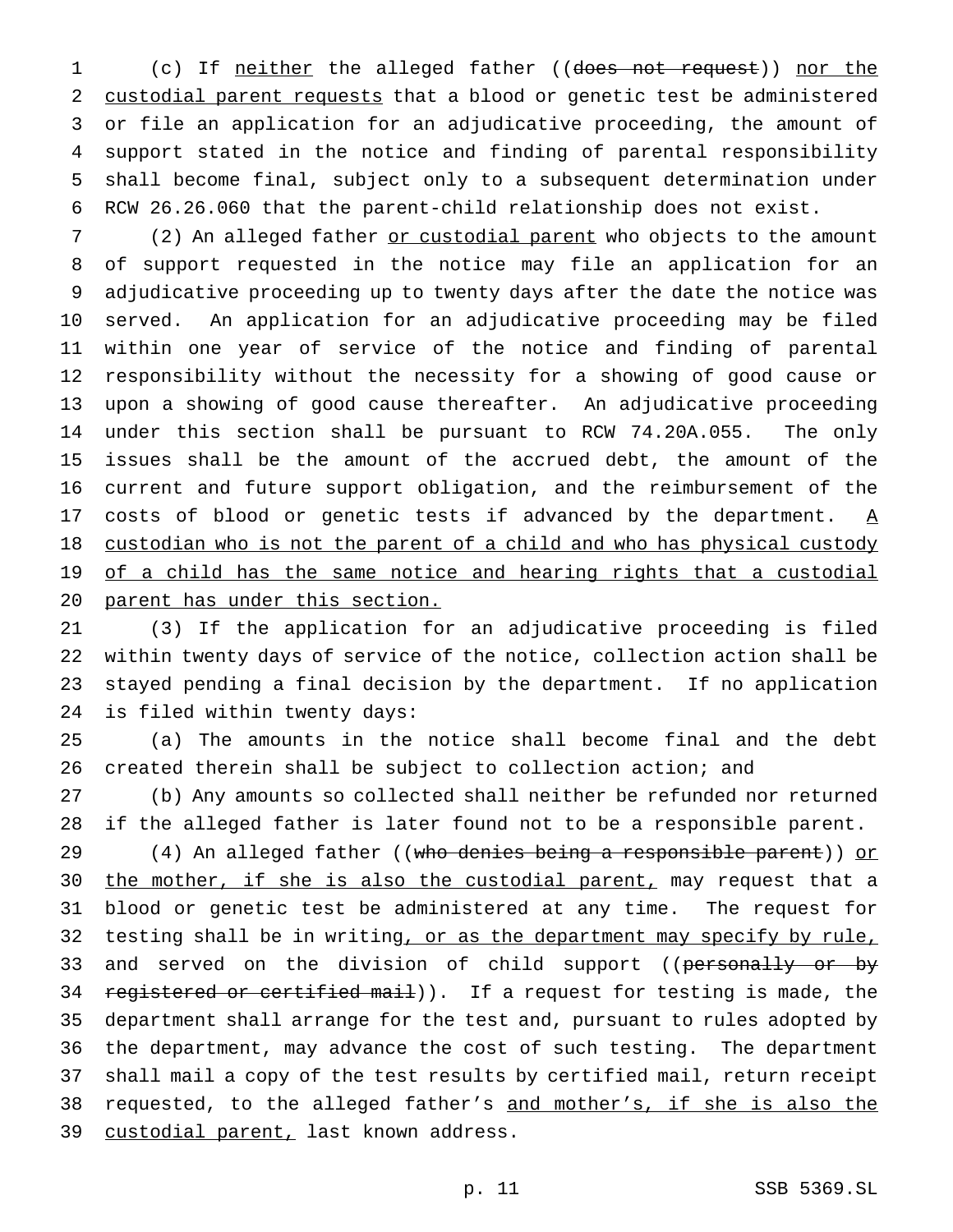(5) If the test excludes the alleged father from being a natural parent, the division of child support shall file a copy of the results with the state registrar of vital statistics and shall dismiss any pending administrative collection proceedings based upon the affidavit in issue. The state registrar of vital statistics shall remove the alleged father's name from the birth certificate and change the child's surname to be the same as the mother's maiden name as stated on the birth certificate, or any other name which the mother may select.

 (6) The alleged father or mother, if she is also the custodial 10 parent, may, within twenty days after the date of receipt of the test results, request the division of child support to initiate an action under RCW 26.26.060 to determine the existence of the parent-child relationship. If the division of child support initiates a superior 14 court action at the request of the alleged father or mother and the decision of the court is that the alleged father is a natural parent, 16 the ((alleged father)) parent who requested the test shall be liable for court costs incurred.

18 (7) If the alleged father or mother, if she is also the custodial 19 parent, does not request the division of child support to initiate a 20 superior court action, or ((if the alleged father)) fails to appear and cooperate with blood or genetic testing, the notice of parental responsibility shall become final for all intents and purposes and may be overturned only by a subsequent superior court order entered under RCW 26.26.060.

 (8)(a) If an alleged father has signed an affidavit acknowledging paternity that has been filed with the state registrar of vital statistics after July 1, 1997, within sixty days from the date of filing of the acknowledgment:

 (i) The division of child support may serve a notice and finding of 30 parental responsibility on him and the custodial parent as set forth under this section; and

 (ii) The alleged father or any other signatory may rescind his acknowledgment of paternity. The rescission shall be notarized and delivered to the state registrar of vital statistics personally or by registered or certified mail. The state registrar shall remove the father's name from the birth certificate and change the child's surname to be the same as the mother's maiden name as stated on the birth certificate or any other name that the mother may select. The state registrar shall file rescission notices in a sealed file. All future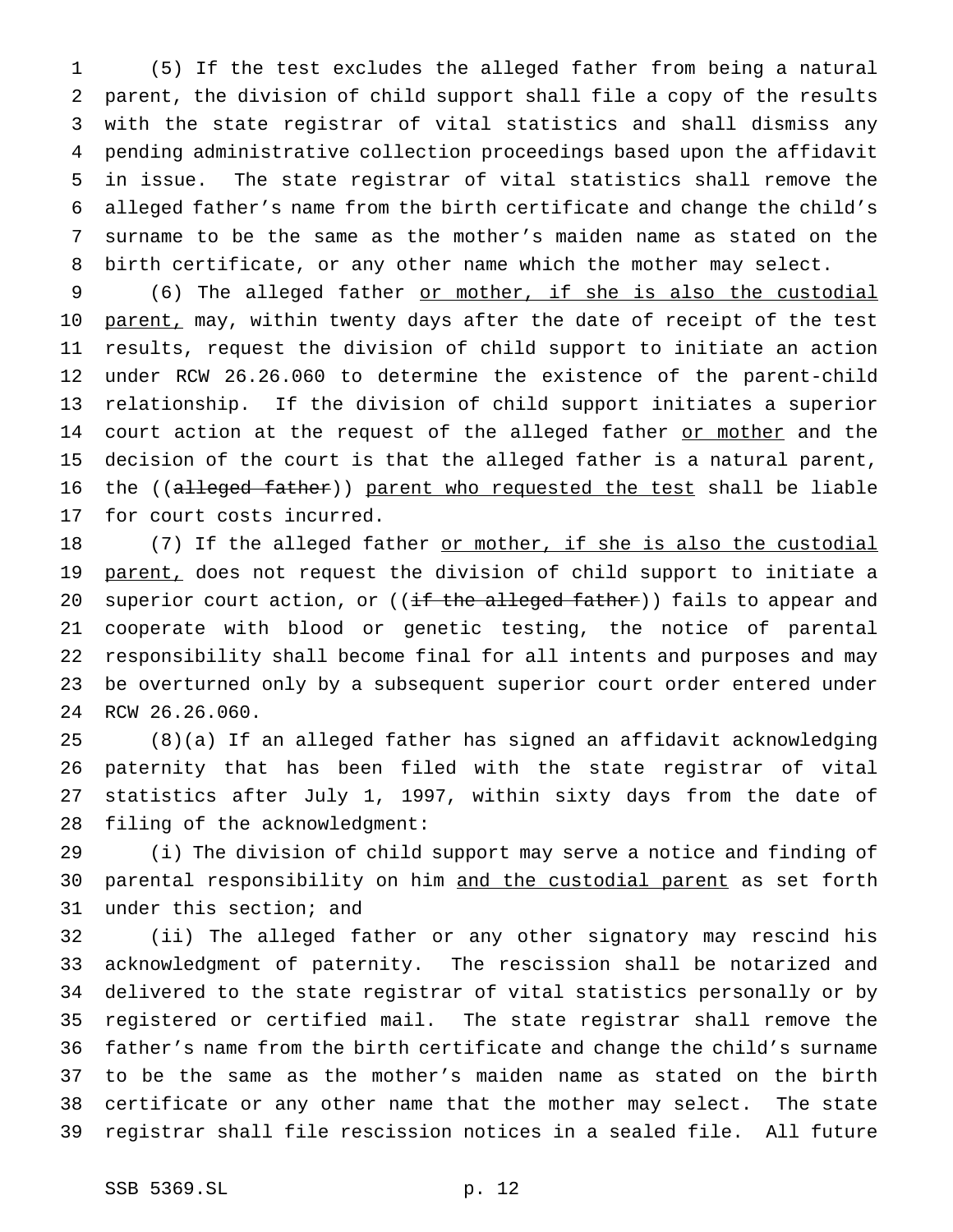paternity actions on behalf of the child in question shall be performed under court order.

 (b) If neither the alleged father ((does not)) nor the custodial 4 parent files an application for an adjudicative proceeding or ((rescind 5 his)) rescinds the acknowledgment of paternity, the amount of support stated in the notice and finding of parental responsibility becomes final, subject only to a subsequent determination under RCW 26.26.060 that the parent-child relationship does not exist.

9 (c) An alleged father or custodial parent who objects to the amount of support requested in the notice may file an application for an adjudicative proceeding up to twenty days after the date the notice was served. An application for an adjudicative proceeding may be filed within one year of service of the notice and finding of parental responsibility without the necessity for a showing of good cause or upon a showing of good cause thereafter. An adjudicative proceeding under this section shall be pursuant to RCW 74.20A.055. The only issues shall be the amount of the accrued debt and the amount of the current and future support obligation.

 (i) If the application for an adjudicative proceeding is filed within twenty days of service of the notice, collection action shall be stayed pending a final decision by the department.

 (ii) If the application for an adjudicative proceeding is not filed within twenty days of the service of the notice, any amounts collected under the notice shall be neither refunded nor returned if the alleged father is later found not to be a responsible parent.

26 (d) If an alleged father or mother, if she is also the custodial 27 parent, makes a request for genetic testing, the department shall proceed as set forth under RCW 74.20.360.

29 (e) If neither the alleged father ((does not)) nor the custodial 30 parent requests an adjudicative proceeding, or if neither the alleged 31 father ((fails to rescind his)) nor the mother rescinds the filed acknowledgment of paternity, the notice of parental responsibility becomes final for all intents and purposes and may be overturned only by a subsequent superior court order entered under RCW 26.26.060.

 (9) Affidavits acknowledging paternity that are filed after July 1, 1997, are subject to requirements of chapters 26.26 and 70.58 RCW.

 (10) The department and the department of health may adopt rules to implement the requirements under this section.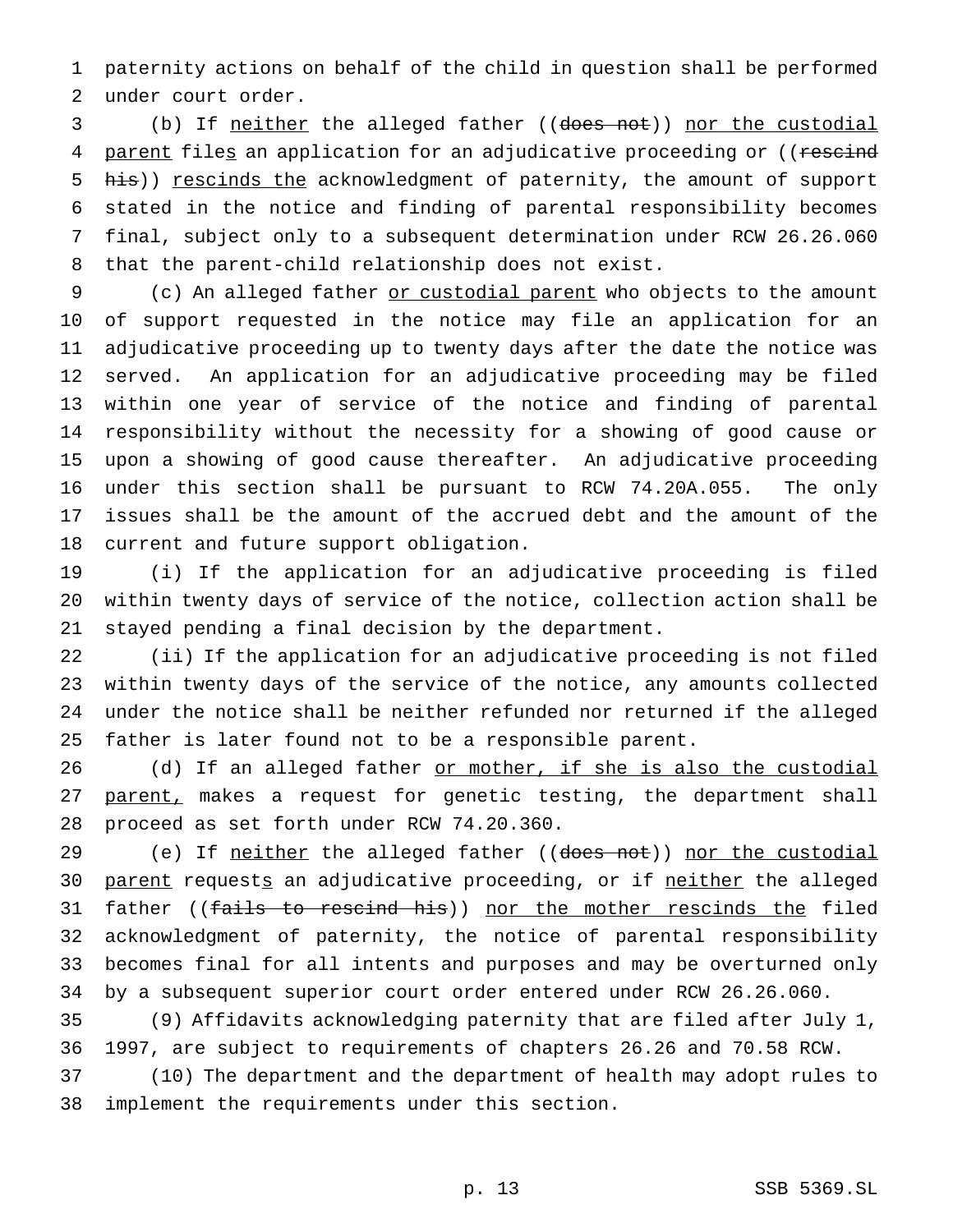**Sec. 7.** RCW 74.20A.080 and 2000 c 86 s 8 are each amended to read as follows:

 (1) The secretary may issue to any person, firm, corporation, association, political subdivision, department of the state, or agency, subdivision, or instrumentality of the United States, an order to withhold and deliver property of any kind, including but not restricted to earnings which are or might become due, owing, or belonging to the debtor, when the secretary has reason to believe that there is in the possession of such person, firm, corporation, association, political subdivision, department of the state, or agency, subdivision, or instrumentality of the United States property which is or might become due, owing, or belonging to said debtor. Such order to withhold and deliver may be issued:

(a) At any time, if a responsible parent's support order:

 (i) Contains notice that withholding action may be taken against earnings, wages, or assets without further notice to the parent; or

 (ii) Includes a statement that other income-withholding action under this chapter may be taken without further notice to the responsible parent;

 (b) Twenty-one days after service of a notice of support debt under RCW 74.20A.040;

 (c) Twenty-one days after service of a notice and finding of parental responsibility under RCW 74.20A.056;

 (d) Twenty-one days after service of a notice of support owed under RCW 26.23.110;

 (e) Twenty-one days after service of a notice and finding of financial responsibility under RCW 74.20A.055; or

(f) When appropriate under RCW 74.20A.270.

(2) The order to withhold and deliver shall:

 (a) State the amount to be withheld on a periodic basis if the order to withhold and deliver is being served to secure payment of monthly current support;

(b) State the amount of the support debt accrued;

(c) State in summary the terms of RCW 74.20A.090 and 74.20A.100;

(d) Be served:

 (i) In the manner prescribed for the service of a summons in a civil action;

(ii) By certified mail, return receipt requested;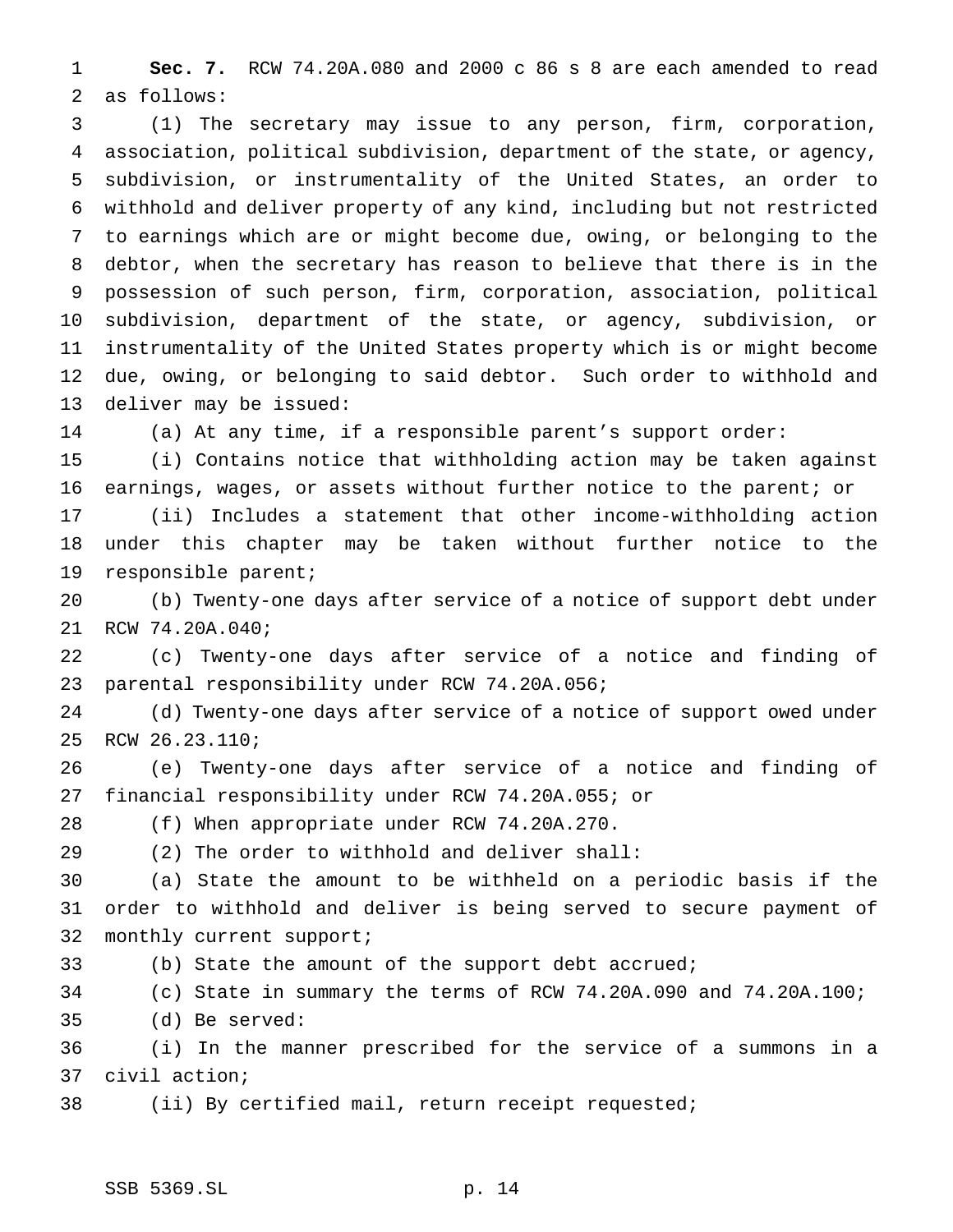(iii) By electronic means if there is an agreement between the secretary and the person, firm, corporation, association, political subdivision, department of the state, or agency, subdivision, or instrumentality of the United States to accept service by electronic 5 means;  $((\theta \cdot \hat{r}))$ 

 (iv) By regular mail to a responsible parent's employer unless the division of child support reasonably believes that service of process in the manner prescribed in (d)(i) or (ii) of this subsection is required for initiating an action to ensure employer compliance with 10 the withholding requirement; or

 (v) By regular mail to an address if designated by the financial 12 institution as a central levy or garnishment address, and if the notice is clearly identified as a levy or garnishment order. Before the 14 division of child support may initiate an action for noncompliance with a withholding action against a financial institution, the division of child support must serve the order to withhold and deliver on the financial institution in the manner described in (d)(i) or (ii) of this subsection.

 (3) The division of child support may use uniform interstate withholding forms adopted by the United States department of health and human services to take withholding actions under this section when the responsible parent is owed money or property that is located in this state or in another state.

 (4) Any person, firm, corporation, association, political subdivision, department of the state, or agency, subdivision, or instrumentality of the United States upon whom service has been made is hereby required to:

 (a) Answer said order to withhold and deliver within twenty days, exclusive of the day of service, under oath and in writing, and shall make true answers to the matters inquired of therein; and

 (b) Provide further and additional answers when requested by the secretary.

 (5) The returned answer or a payment remitted to the division of child support by the employer constitutes proof of service of the order to withhold and deliver in the case where the order was served by regular mail.

 (6) Any such person, firm, corporation, association, political subdivision, department of the state, or agency, subdivision, or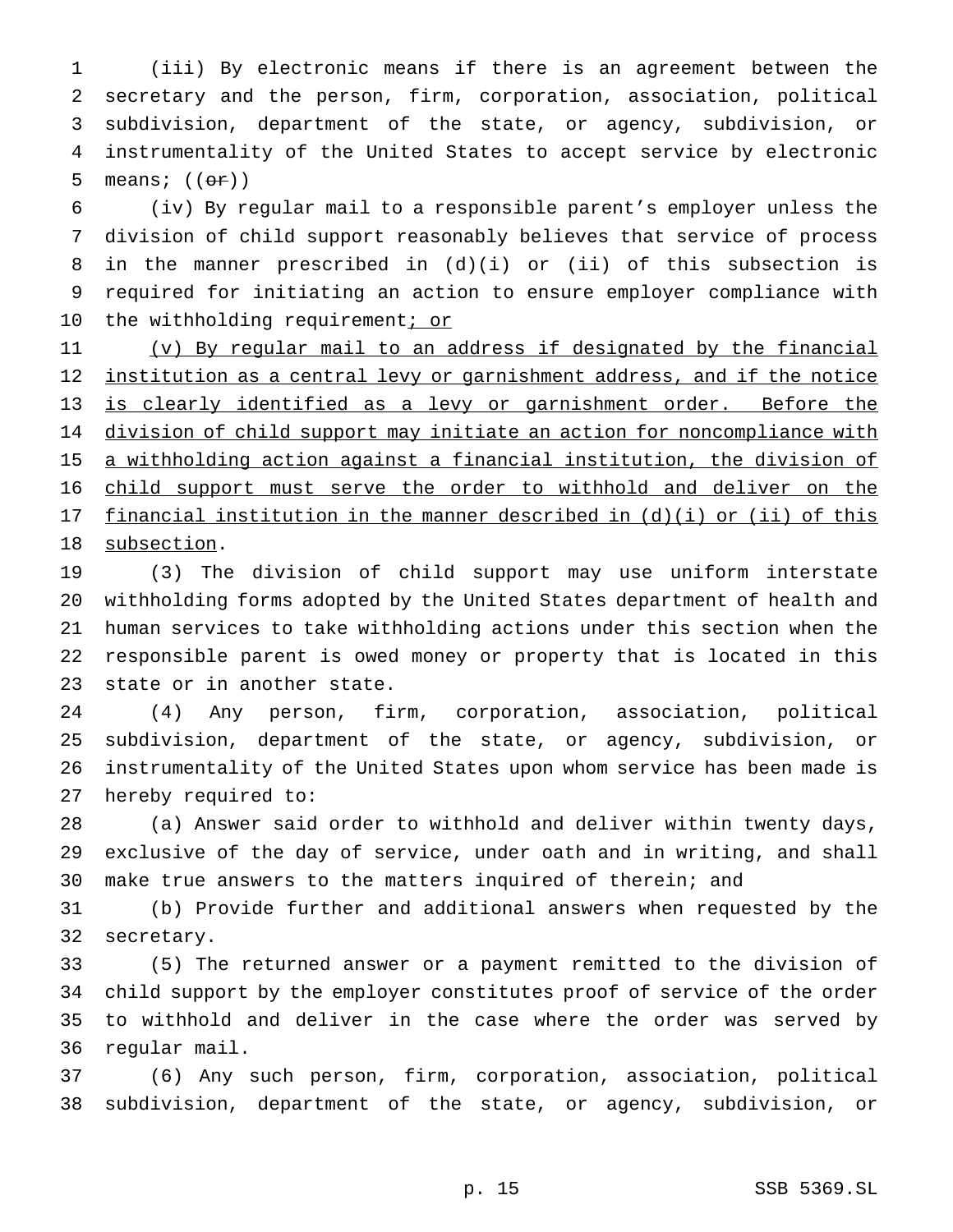instrumentality of the United States in possession of any property which may be subject to the claim of the department shall:

 (a)(i) Immediately withhold such property upon receipt of the order to withhold and deliver; and

 (ii) Within seven working days deliver the property to the secretary;

 (iii) Continue to withhold earnings payable to the debtor at each succeeding disbursement interval as provided for in RCW 74.20A.090, and deliver amounts withheld from earnings to the secretary within seven working days of the date earnings are payable to the debtor;

 (iv) Deliver amounts withheld from periodic payments to the secretary within seven working days of the date the payments are 13 payable to the debtor;

 (v) Inform the secretary of the date the amounts were withheld as requested under this section; or

 (b) Furnish to the secretary a good and sufficient bond, satisfactory to the secretary, conditioned upon final determination of liability.

 (7) An order to withhold and deliver served under this section shall not expire until:

(a) Released in writing by the division of child support;

(b) Terminated by court order;

 (c) A person or entity, other than an employer as defined in Title 50 RCW, who has received the order to withhold and deliver does not possess property of or owe money to the debtor; or

 (d) An employer who has received the order to withhold and deliver no longer employs, contracts, or owes money to the debtor under a contract of employment, express or implied.

 (8) Where money is due and owing under any contract of employment, express or implied, or is held by any person, firm, corporation, or association, political subdivision, or department of the state, or agency, subdivision, or instrumentality of the United States subject to withdrawal by the debtor, such money shall be delivered by remittance payable to the order of the secretary.

 (9) Delivery to the secretary of the money or other property held or claimed shall satisfy the requirement and serve as full acquittance of the order to withhold and deliver.

 (10) A person, firm, corporation, or association, political subdivision, department of the state, or agency, subdivision, or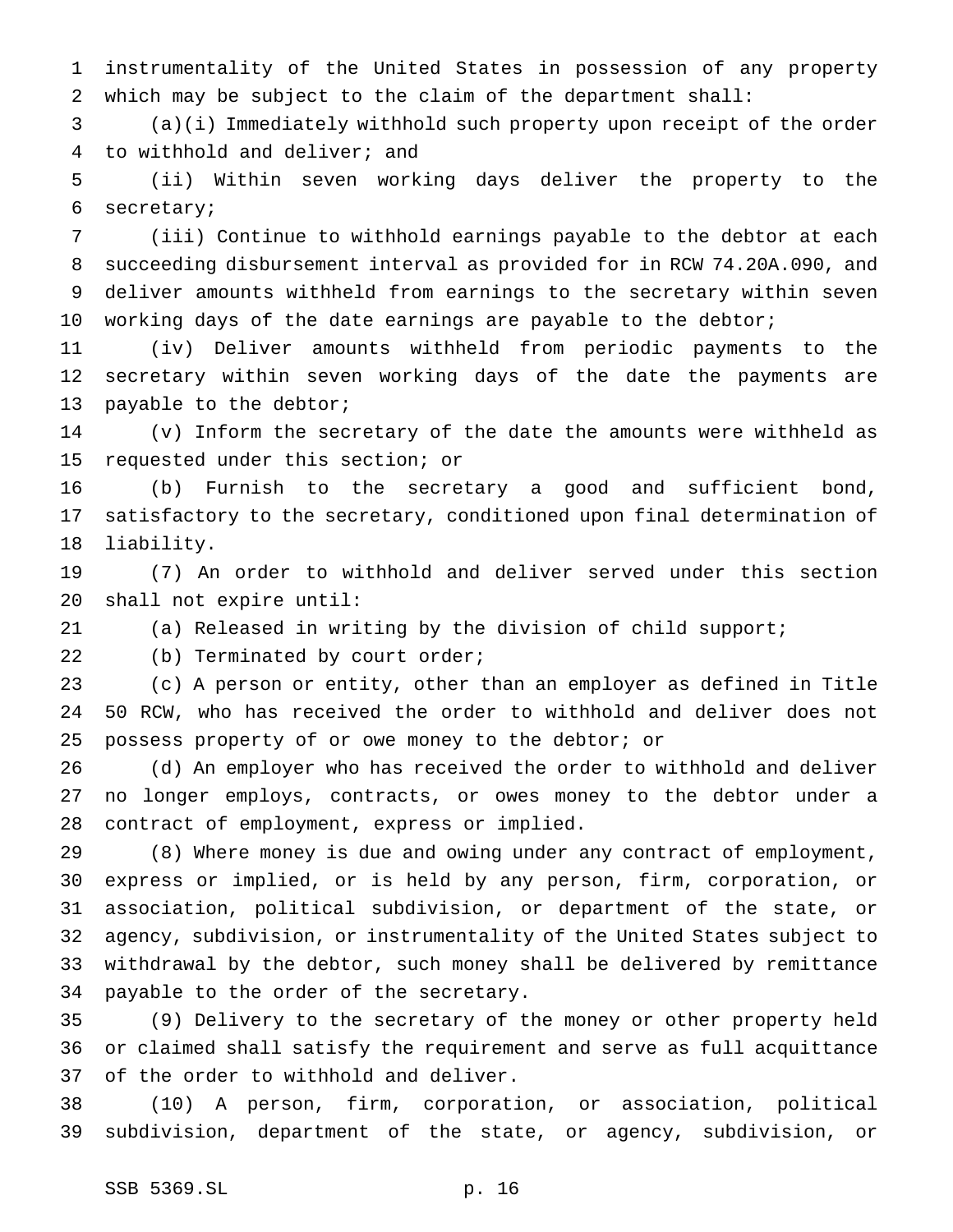instrumentality of the United States that complies with the order to withhold and deliver under this chapter is not civilly liable to the debtor for complying with the order to withhold and deliver under this chapter.

 (11) The secretary may hold the money or property delivered under this section in trust for application on the indebtedness involved or for return, without interest, in accordance with final determination of liability or nonliability.

 (12) Exemptions contained in RCW 74.20A.090 apply to orders to withhold and deliver issued under this section.

 (13) The secretary shall also, on or before the date of service of the order to withhold and deliver, mail or cause to be mailed a copy of the order to withhold and deliver to the debtor at the debtor's last known post office address, or, in the alternative, a copy of the order to withhold and deliver shall be served on the debtor in the same manner as a summons in a civil action on or before the date of service of the order or within two days thereafter. The copy of the order shall be mailed or served together with a concise explanation of the right to petition for judicial review. This requirement is not jurisdictional, but, if the copy is not mailed or served as in this section provided, or if any irregularity appears with respect to the mailing or service, the superior court, in its discretion on motion of the debtor promptly made and supported by affidavit showing that the debtor has suffered substantial injury due to the failure to mail the copy, may set aside the order to withhold and deliver and award to the debtor an amount equal to the damages resulting from the secretary's failure to serve on or mail to the debtor the copy.

 (14) An order to withhold and deliver issued in accordance with this section has priority over any other wage assignment, garnishment, attachment, or other legal process.

 (15) The division of child support shall notify any person, firm, corporation, association, or political subdivision, department of the state, or agency, subdivision, or instrumentality of the United States required to withhold and deliver the earnings of a debtor under this action that they may deduct a processing fee from the remainder of the debtor's earnings, even if the remainder would otherwise be exempt under RCW 74.20A.090. The processing fee shall not exceed ten dollars for the first disbursement to the department and one dollar for each subsequent disbursement under the order to withhold and deliver.